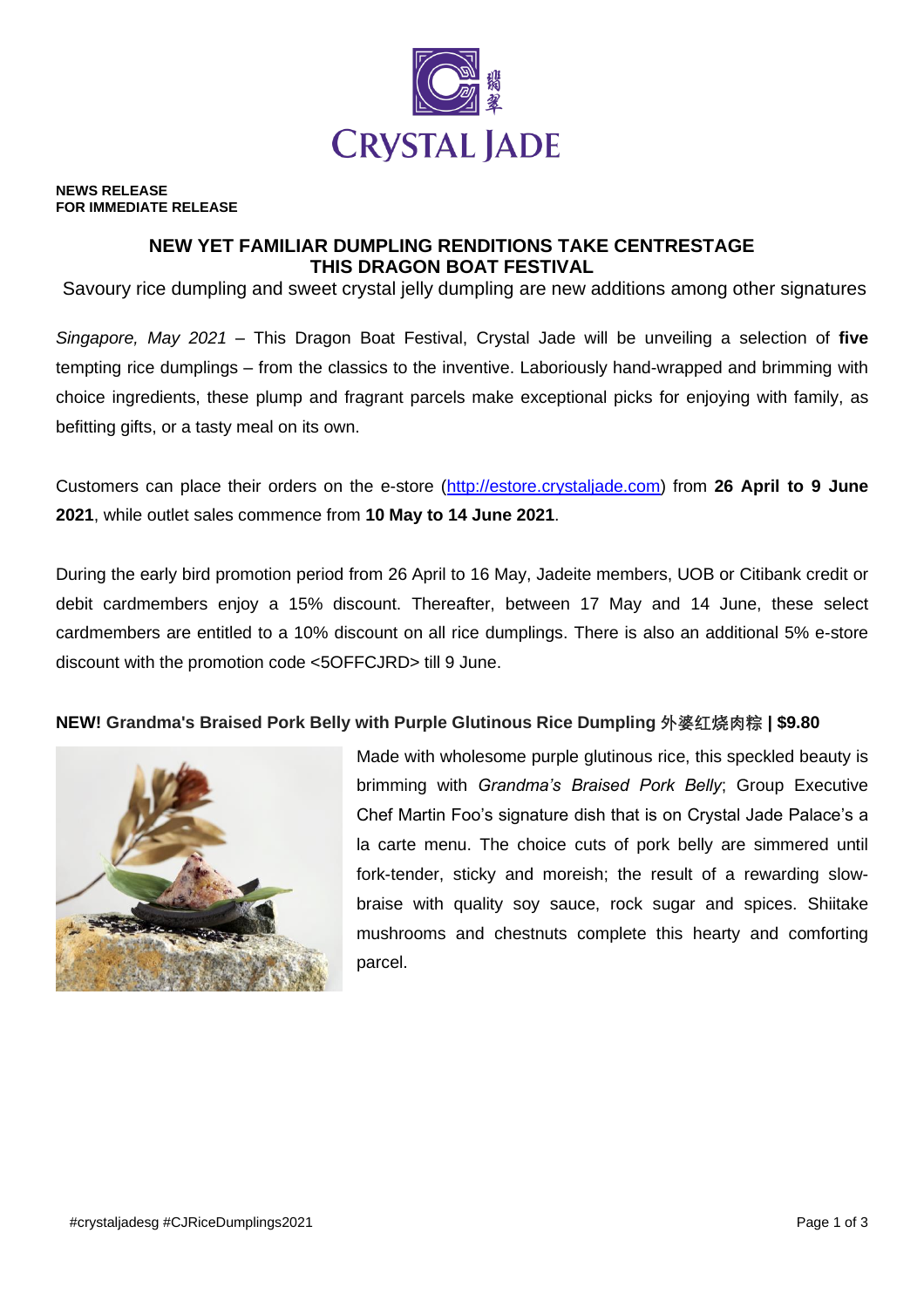# **NEW! Petite Mango Sago Fruity Crystal Jelly Dumpling 水晶杨枝甘露粽 | \$7.80 for three**



A twist on the usually rice-filled dumpling is this sweet and chilled dessert version that presents a *konnyaku* pyramid studded with fresh mango chunks, bittersweet pomelo sacs and crunchy basil seeds.

**Spicy Dried Shrimp 'Hei Bi Hiam' Rice Dumpling 香辣虾米酱粽** | **\$8.80**

Back by popular demand, this unassuming parcel reveals a full-bodied filling of diced chicken tossed in a generous amount of feisty homemade 'hei bi hiam', or spicy dried shrimp paste made with Indonesian dried red shrimp, as well as Hokkaido *conpoy* besides other choice ingredients.





*From left: Traditional Hong Kong-style Premium Jinhua Ham with Conpoy Rice Dumpling & Classic Five-Spice Marinated Pork Rice Dumpling*

#### **Traditional Hong Kong-style Premium Jinhua Ham with Conpoy Rice Dumpling 港式金华火腿干贝裹蒸粽 | \$19.80**

Presented in a rectangular parcel shape, this Hong Kong-style dumpling is enveloped by an inner layer of reed leaves, then wrapped again with a large lotus leaf. With over nine ingredients, this upsized deluxe dumpling is robust in flavour thanks to the addition of savoury Jinhua ham, top quality Hokkaido conpoy, roast pork and roast duck among others.